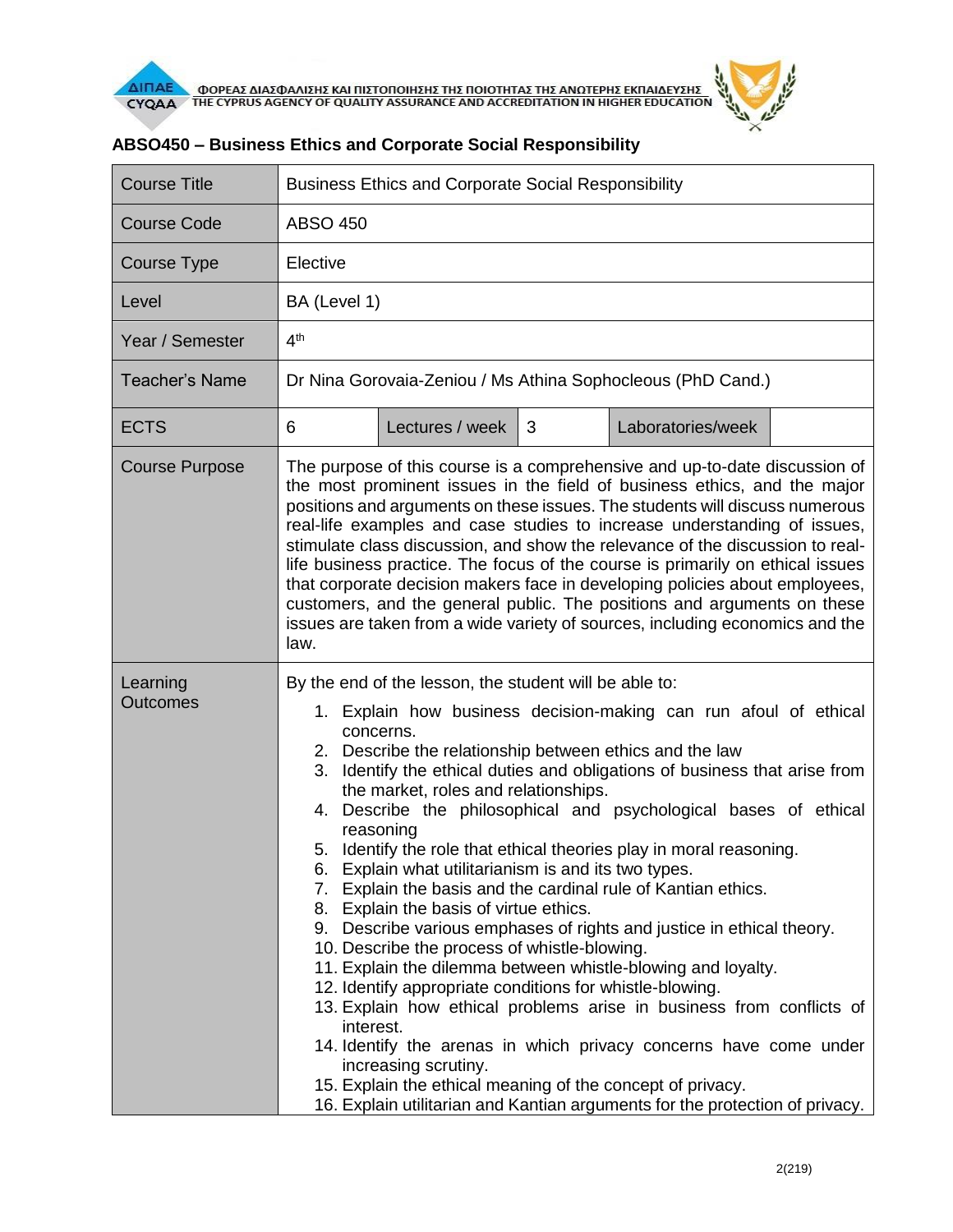

|                         | 17. Describe the financial services industry and the specific ethical issues<br>that arise in that field.<br>18. Describe the ethical responsibilities of the various players in the<br>financial markets.<br>19. Explain why insider trading is unethical.<br>20. Explain the nature of hostile takeovers and why they are an exception<br>to the usual course of business.<br>21. Understand the social responsibility of corporations toward their<br>various constituencies around the world, in particular their<br>responsibilities toward human rights<br>22. Acknowledge the strategic role that ethics must play in global<br>management and provide guidance to managers to maintain ethical<br>behavior amid the varying standards and practices around the world<br>23. Recognize the importance of managing interdependence and include<br>sustainability and shared value in their long-term plans<br>24. Describe the ways in which CSR can be manifested and implemented<br>by companies |               |       |  |  |
|-------------------------|----------------------------------------------------------------------------------------------------------------------------------------------------------------------------------------------------------------------------------------------------------------------------------------------------------------------------------------------------------------------------------------------------------------------------------------------------------------------------------------------------------------------------------------------------------------------------------------------------------------------------------------------------------------------------------------------------------------------------------------------------------------------------------------------------------------------------------------------------------------------------------------------------------------------------------------------------------------------------------------------------------|---------------|-------|--|--|
| Prerequisites           | None.                                                                                                                                                                                                                                                                                                                                                                                                                                                                                                                                                                                                                                                                                                                                                                                                                                                                                                                                                                                                    | Co-requisites | None. |  |  |
| <b>Course Content</b>   | • Ethics in the World of Business<br>• Ethical Decision Making<br>• Ethical Theories<br>• Whistle-Blowing<br>• Trade Secrets and Conflict of Interest<br>• Privacy<br>• Marketing, Advertising, and Product Safety<br>• Ethics in Finance<br>• Corporate Social responsibility                                                                                                                                                                                                                                                                                                                                                                                                                                                                                                                                                                                                                                                                                                                           |               |       |  |  |
| Teaching<br>Methodology | The course material is delivered to the students by means of lectures,<br>conducted with the help of power point presentations and short videos.<br>Numerous international and local real-life examples and case studies will be<br>discussed in class to illustrate the meaning of ethical behaviour and CSR.<br>Power point presentations used in class, lecture notes, some of the case<br>studies are available to the students on the e-learning platform.                                                                                                                                                                                                                                                                                                                                                                                                                                                                                                                                          |               |       |  |  |
| <b>Bibliography</b>     | Textbooks:<br>Boatright (2012), Ethics and the Conduct of Business, Seventh Edition,<br>Pearson.<br>References:                                                                                                                                                                                                                                                                                                                                                                                                                                                                                                                                                                                                                                                                                                                                                                                                                                                                                          |               |       |  |  |

 $\theta$